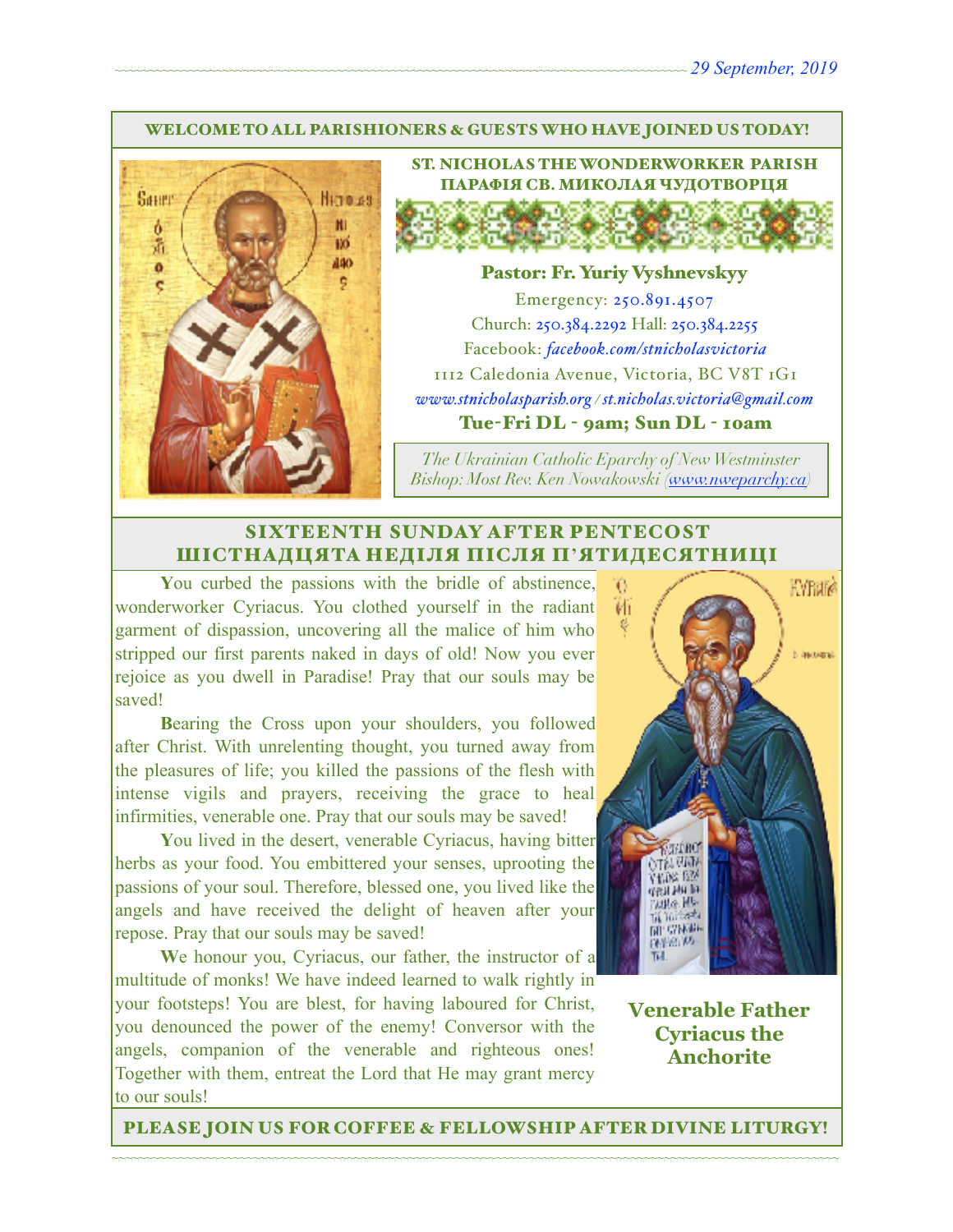| <b>SUNDAY HYMNS</b>                                                                                                                                                                                                                                                                                                                                                                                                                                                                                                                                                                                                                                                                                                                                  |                   |                                                                         |                                                             |                                                |           |  |
|------------------------------------------------------------------------------------------------------------------------------------------------------------------------------------------------------------------------------------------------------------------------------------------------------------------------------------------------------------------------------------------------------------------------------------------------------------------------------------------------------------------------------------------------------------------------------------------------------------------------------------------------------------------------------------------------------------------------------------------------------|-------------------|-------------------------------------------------------------------------|-------------------------------------------------------------|------------------------------------------------|-----------|--|
| <b>OPENING HYMN</b>                                                                                                                                                                                                                                                                                                                                                                                                                                                                                                                                                                                                                                                                                                                                  |                   |                                                                         | Увійди Єрею / Come My Friends pg. 238-239                   |                                                |           |  |
| <b>COMMUNION HYMN</b>                                                                                                                                                                                                                                                                                                                                                                                                                                                                                                                                                                                                                                                                                                                                |                   |                                                                         | Вірую Господи / I Do Believe pg. 246-247                    |                                                |           |  |
| <b>CLOSING HYMN</b>                                                                                                                                                                                                                                                                                                                                                                                                                                                                                                                                                                                                                                                                                                                                  |                   |                                                                         |                                                             | О Спомагай Нас / Always Protect Us pg. 364-366 |           |  |
| Please join us today in singing our Sunday hymns!                                                                                                                                                                                                                                                                                                                                                                                                                                                                                                                                                                                                                                                                                                    |                   |                                                                         |                                                             |                                                |           |  |
| <b>SUNDAY &amp; DAILY SCHEDULE</b>                                                                                                                                                                                                                                                                                                                                                                                                                                                                                                                                                                                                                                                                                                                   |                   |                                                                         |                                                             |                                                |           |  |
| SUNDAY, September 29                                                                                                                                                                                                                                                                                                                                                                                                                                                                                                                                                                                                                                                                                                                                 |                   |                                                                         | Divine Liturgy - for the Parishioners of St Nicholas Parish |                                                | 10:00 AM  |  |
| MONDAY, September 30                                                                                                                                                                                                                                                                                                                                                                                                                                                                                                                                                                                                                                                                                                                                 |                   |                                                                         | <b>NO SERVICES</b>                                          |                                                |           |  |
| TUESDAY, October 1                                                                                                                                                                                                                                                                                                                                                                                                                                                                                                                                                                                                                                                                                                                                   |                   | <b>Divine Liturgy</b>                                                   |                                                             |                                                | 9:00 AM   |  |
| <b>WEDNESDAY, October 2</b>                                                                                                                                                                                                                                                                                                                                                                                                                                                                                                                                                                                                                                                                                                                          |                   |                                                                         | <b>NO SERVICES</b>                                          |                                                |           |  |
| THURSDAY, October 3<br><b>NO SERVICES</b>                                                                                                                                                                                                                                                                                                                                                                                                                                                                                                                                                                                                                                                                                                            |                   |                                                                         |                                                             |                                                |           |  |
| FRIDAY, October 4                                                                                                                                                                                                                                                                                                                                                                                                                                                                                                                                                                                                                                                                                                                                    |                   |                                                                         | <b>Divine Liturgy</b>                                       |                                                | $9:00$ AM |  |
| <b>SATURDAY, October 5</b>                                                                                                                                                                                                                                                                                                                                                                                                                                                                                                                                                                                                                                                                                                                           |                   | <b>NO SERVICES</b>                                                      |                                                             |                                                |           |  |
| SUNDAY, October 6                                                                                                                                                                                                                                                                                                                                                                                                                                                                                                                                                                                                                                                                                                                                    |                   | Divine Liturgy - for the Parishioners of St Nicholas Parish<br>10:00 AM |                                                             |                                                |           |  |
| Please Note: to request a Divine Liturgy for a special intention, please see Fr. Yuriy to arrange for it!                                                                                                                                                                                                                                                                                                                                                                                                                                                                                                                                                                                                                                            |                   |                                                                         |                                                             |                                                |           |  |
| <b>SUNDAY EPISTLE READERS</b>                                                                                                                                                                                                                                                                                                                                                                                                                                                                                                                                                                                                                                                                                                                        |                   |                                                                         |                                                             |                                                |           |  |
| <b>DATE</b>                                                                                                                                                                                                                                                                                                                                                                                                                                                                                                                                                                                                                                                                                                                                          | <b>READING</b>    | <b>UKRAINIAN</b><br><b>ENGLISH</b>                                      |                                                             |                                                |           |  |
| SUNDAY, September 29                                                                                                                                                                                                                                                                                                                                                                                                                                                                                                                                                                                                                                                                                                                                 | 2 Cor. 6: 1-10    |                                                                         | Peter Iwanuck<br>Glikeria Iwanuck                           |                                                |           |  |
| <b>SUNDAY, October 6</b>                                                                                                                                                                                                                                                                                                                                                                                                                                                                                                                                                                                                                                                                                                                             | 2 Cor. 6: 16-17:1 | Motria Koropecky                                                        |                                                             | Darryl Huculak                                 |           |  |
| <b>SUNDAY, October 13</b>                                                                                                                                                                                                                                                                                                                                                                                                                                                                                                                                                                                                                                                                                                                            | Heb. 13:7-16      | Yuliya Pelekhata                                                        |                                                             | Graciela Spaciuk-Schwarz                       |           |  |
| <b>SUNDAY, October 20</b>                                                                                                                                                                                                                                                                                                                                                                                                                                                                                                                                                                                                                                                                                                                            | 2 Cor. 11:31-12:9 | Dmytro Maksymiv                                                         |                                                             | William Vanderven                              |           |  |
| Thank you, Epistle readers, for your service in proclaiming God's Word!                                                                                                                                                                                                                                                                                                                                                                                                                                                                                                                                                                                                                                                                              |                   |                                                                         |                                                             |                                                |           |  |
| <b>2019 PARISH COUNCIL EXECUTIVE</b>                                                                                                                                                                                                                                                                                                                                                                                                                                                                                                                                                                                                                                                                                                                 |                   |                                                                         | <b>PASTORAL MINISTRY &amp; HOLY MYSTERIES</b>               |                                                |           |  |
| VICE-CHAIRPERSONRichard DeMerchant - 250.893.3484<br>BAPTISMSby appointment<br>SECRETARYLuba Kucharyshyn - 780.476.4260<br>MARRIAGESsix months notice should<br>be given to the parish priest, and he should be<br>FINANCIAL SECRETARYDavid Newberry - 250.598.8197<br>contacted before any other arrangements are made<br>FUNDRAISING/HALL RENTALRobert Herchak - 250.386.7872<br>FUNERALSby appointment<br>LITURGICAL COMMITTEEMotria Koropecky - 250.658.3051<br>MEMBER AT LARGEWayne Saunders - 780.710.2027<br>Bequests & Wills: Leaving a bequeath is a process of giving a donation through your will. It is                                                                                                                                  |                   |                                                                         |                                                             |                                                |           |  |
| simply a distribution from your estate to a charitable organization through your last will and testament. It<br>can be as small or as large a donation as you wish. It is important that you talk to your lawyer about the<br>process. In your kindness please remember St Nicholas the Wonderworker Ukrainian Catholic Church in<br>your bequeath and will. If anyone wishes to make such a bequeath in their will, the following clause may<br>be included or added to a will: "I give, devise, and bequeath to St Nicholas the Wonderworker Ukrainian<br>Catholic Parish - 1112 Caledonia Avenue, Victoria BC, V8T 1G1, the sum of \$<br>$($ or<br>$\%$ of my<br>estate), to be used for the benefit of the parish and it's pastoral activities." |                   |                                                                         |                                                             |                                                |           |  |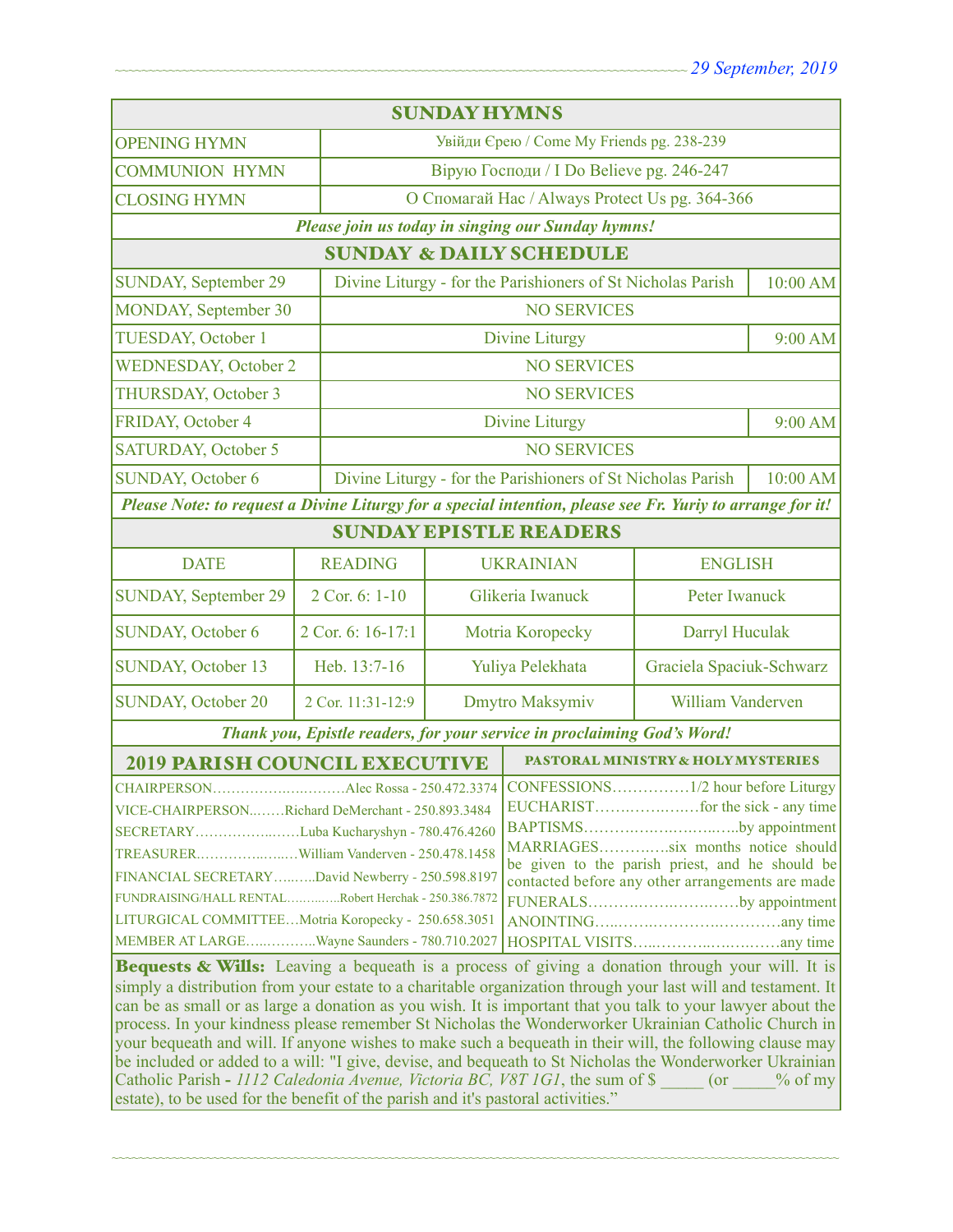#### **Vibrant Parish Prayer**

**O** God, Creator of Heaven and Earth! Because of your indescribable love for us, you sent your Only-Begotten Son, Our Lord and Saviour, Jesus Christ - The Way, The Truth, and The Life and our Salvation. In His name, we turn to You. Strengthen our hearts and minds in Christian love and in unity of purpose as we strive to build a Vibrant Parish. Give us the grace to model our lives according to the Word of God. Instill in us the desire to pray and to celebrate the Holy Mysteries as one Christian Family in our Parish Community. Inspire us to follow Your great command to be a servant to the less fortunate among us! Grant this, O Lord, through the mercies and love for mankind of Your Only-Begotten Son with whom You are blessed, together with Your All-Holy, Good and Life-Giving Spirit, now and forever and ever. Amen!



### **St. Nicholas Parish**

**A Place To Encounter The Living Christ** Through the word, the Holy Mysteries & Prayer, Serving One's Neighbor, Leadership Fostering & Serving Unity and Missionary Spirit (His Beatitude Sviatoslav)



#### **Молитва Живої Парафії**

**Г**осподи Ісусе Христе, Пастирю Добрий, як колись Ти пригорнув заблуканих овечок, щоб вони пізнали Твій голос і були Твоїм стадом, так і сьогодні глянь ласкаво з небесних висот на нашу парафію та зішли на неї Твого Святого Духа, щоб вона була місцем пізнання радості Доброї Новини. Скріплюй нас Твоєю присутністю та єднай нас кожночасно в молитві. Даруй нам духа служіння ближньому, щоб у нашій парафії кожний міг зустріти Тебе, милостивого Бога. Благослови наш духовний провід Твоєю мудрістю і дай, щоб ніхто з нас не шкодував ні часу, ні талантів, ні матеріальних дібр для розбудови Твого царства. Єднай нас у мирі та злагоді, щоб ми були Твоєю спільнотою любові. Всели в нас місійного духа, щоб ми стали тим світилом євангельського слова, молитви і добрих діл, що кличе кожного до участі в Божественному житті, щоб славилося, Спасе, Твоє Ім'я з безначальним Твоїм Отцем та пресвятим, благим і животворящим Твоїм Духом нині, і повсякчас, і на віки віків. Амінь.

# DIVINE LITURGY PROPERS

*The Divine Liturgy of our Father among the Saints John Chrysostom An Anthology for Worship: Liturgy - pg. 270-318; propers - pg. 353* 

**Troparion, Tone 7:** By Your cross You destroyed death,\* You opened Paradise to the thief,\* You changed the lamentation of the myrrhbearers to joy,\* and charged the apostles to proclaim\* that You are risen, O Christ our God,\* offering great mercy to the world.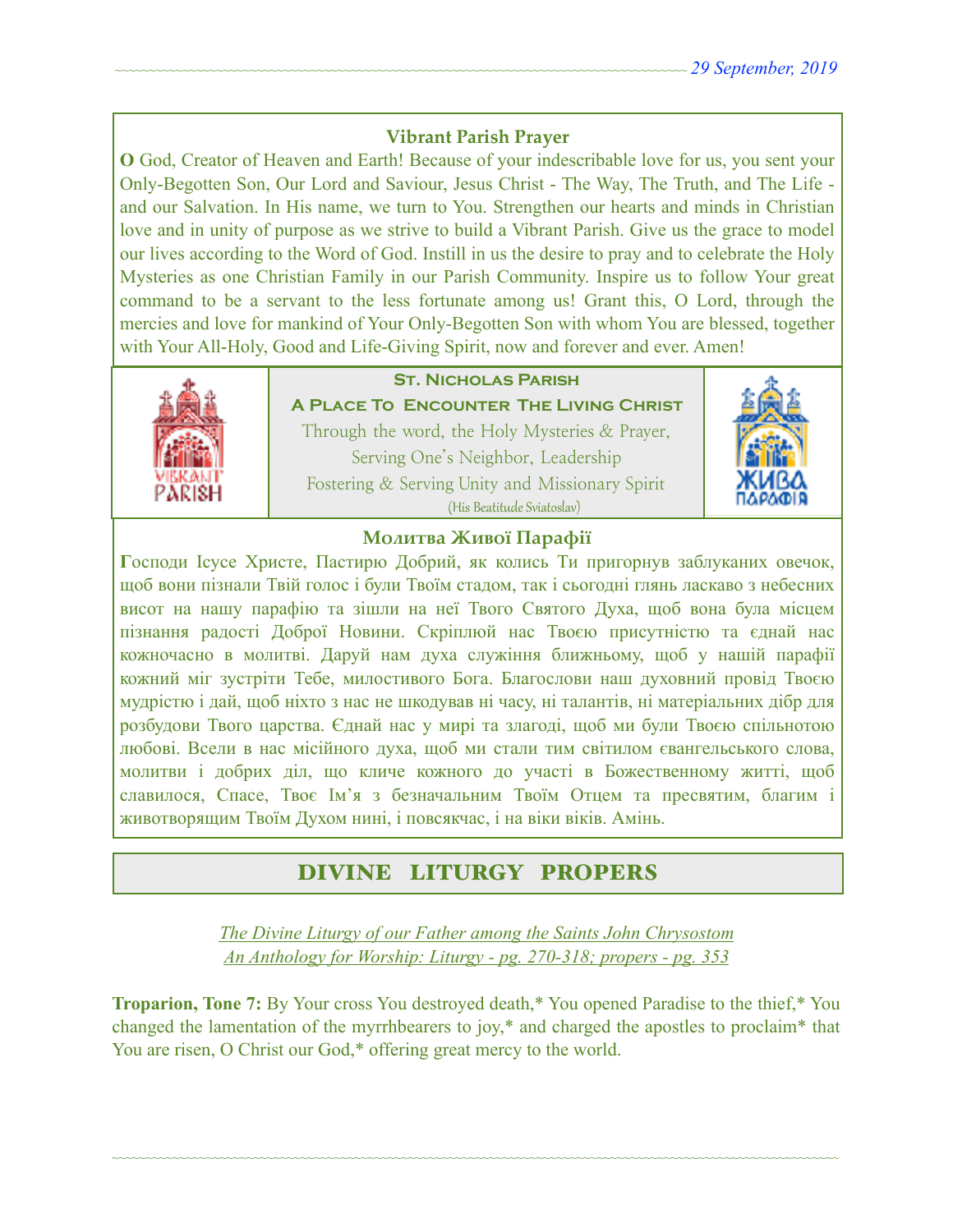**Glory: Kontakion, Tone 7:** No longer shall the dominion of death be able to hold humanity,\* for Christ went down shattering and destroying its powers.\* Hades is bound.\* The prophets exult with one voice.\* The Saviour has come for those with faith, saying:\* "Come forth, O faithful, to the resurrection!"

**Now: Theotokion, Tone 7:** O all-praised treasury of our resurrection, we hope in You,\* bring us up from the pit and depth of sins,\* for You have saved those subject to sin\* by giving birth to our Salvation,\* O Virgin before childbirth, and Virgin in childbirth,\* and still a Virgin after the childbirth.

**Prokimenon, Tone 7:** The Lord will give strength to His people,<sup>\*</sup> the Lord will bless His people with peace. *Verse:* Bring to the Lord, O you sons of God; bring to the Lord young rams.

**Epistle - 2 Cor. 6:1-10 - A Reading from the 2nd Letter of Saint Apostle Paul to Corinthians:** Brothers and Sisters, working together, then, we appeal to you not to receive the grace of God in vain. For he says: "In an acceptable time I heard you, and on the day of salvation I helped you." Behold, now is a very acceptable time; behold, now is the day of salvation. We cause no one to stumble in anything, in order that no fault may be found with our ministry; on the contrary, in everything we commend ourselves as ministers of God, through much endurance, in afflictions, hardships, constraints, beatings, imprisonments, riots, labours, vigils, fasts; by purity, knowledge, patience, kindness, in a holy spirit, in unfeigned love, in truthful speech, in the power of God; with weapons of righteousness at the right and at the left; through glory and dishonour, insult and praise. We are treated as deceivers and yet are truthful; as unrecognized and yet acknowledged; as dying and behold we live; as chastised and yet not put to death; as sorrowful yet always rejoicing; as poor yet enriching many; as having nothing and yet possessing all things.

**Alleluia, Tone 7:** *Verse:* It is good to give praise to the Lord and to sing in Your name, O Most High. *Verse:* To announce Your mercy in the morning and Your truth every night.

**Gospel - Matthew 25:14-30 -** The Lord spoke this parable: a man, going on a journey, summoned his slaves and entrusted his property to them; to one he gave five talents, to another two, to another one, to each according to his ability. Then he went away. The one who had received the five talents went off at once and traded with them, and made five more talents. In the same way, the one who had the two talents made two more talents. But the one who had received the one talent went off and dug a hole in the ground and hid his master's money. After a long time the master of those slaves came and settled accounts with them. Then the one who had received the five talents came forward, bringing five more talents, saying, "Master, you handed over to me five talents; see, I have made five more talents." His master said to him, "Well done, good and trustworthy slave; you have been trustworthy in a few things, I will put you in charge of many things; enter into the joy of your master." And the one with the two talents also came forward, saying, "Master, you handed over to me two talents; see, I have made two more talents." His master said to him, "Well done, good and trustworthy slave; you have been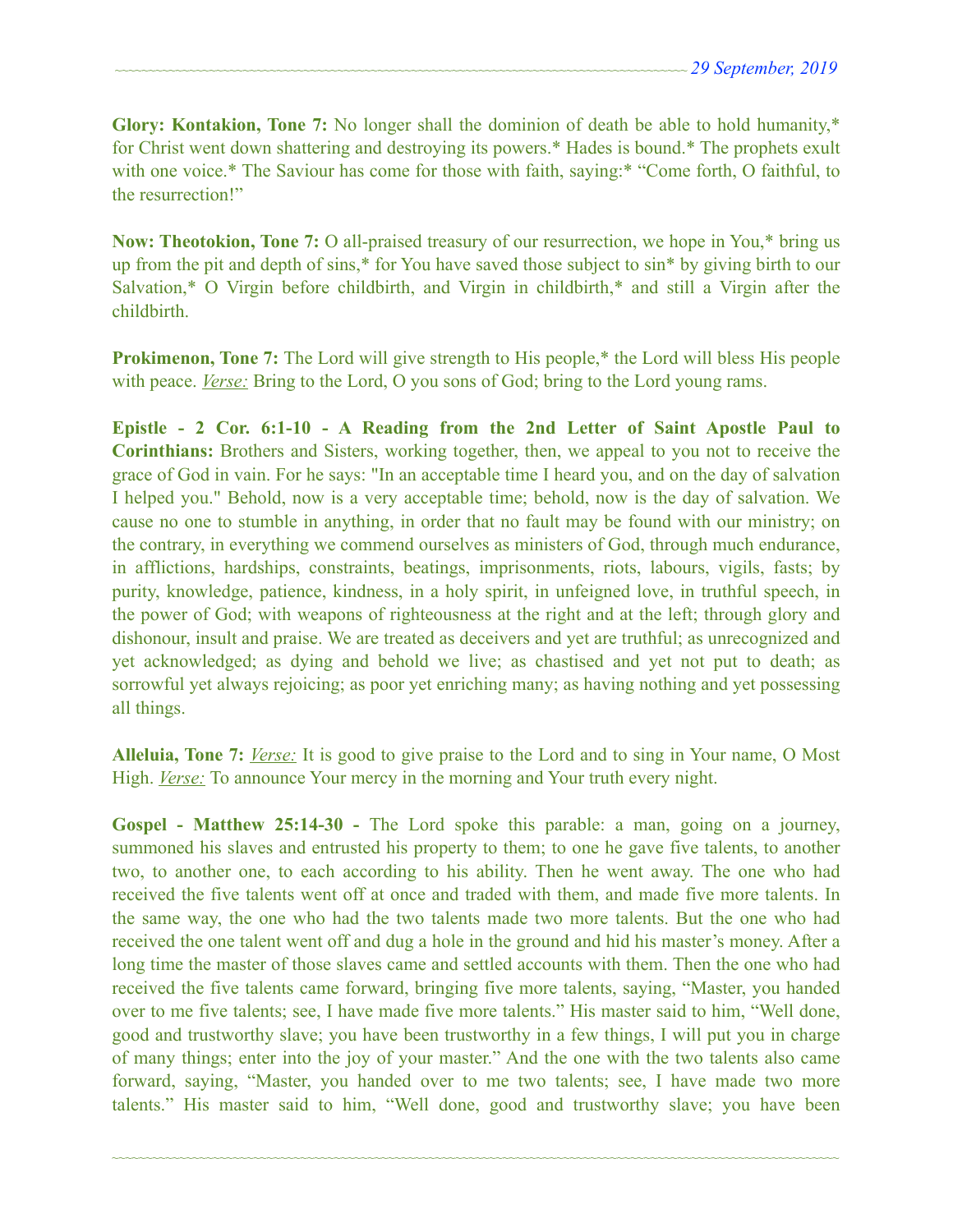trustworthy in a few things, I will put you in charge of many things; enter into the joy of your master." Then the one who had received the one talent also came forward, saying, "Master, I knew that you were a harsh man, reaping where you did not sow, and gathering where you did not scatter seed; so I was afraid, and I went and hid your talent in the ground. Here you have what is yours." But his master replied, "You wicked and lazy slave! You knew, did you, that I reap where I did not sow, and gather where I did not scatter? Then you ought to have invested my money with the bankers, and on my return I would have received what was my own with interest. So take the talent from him, and give it to the one with the ten talents. For to all those who have, more will be given, and they will have an abundance; but from those who have nothing, even what they have will be taken away. As for this worthless slave, throw him into the outer darkness, where there will be weeping and gnashing of teeth."

**Communion Verse:** Praise the Lord from the heavens;\* praise Him in the highest. Alleluia, alleluia,\* alleluia!

**Prayer After Holy Communion:** Having been made worthy to partake in a mystical way of Your immaculate Body and precious Blood, O Christ our God, I acclaim and bless, worship and glorify You, and proclaim the greatness of Your saving acts, now and for ever and ever. Amen. *(more Prayers After Holy Communion on pg. 324-326 in the Anthology book).* 

 $\left| \diamond \right| \diamond \left| \diamond \right|$ 

**Тропар, глас 7:** 3нищив Ти хрестом Твоїм смерть,\* відчинив розбійникові рай,\* мироносицям плач на радість перемінив\* і апостолам звелів проповідувати,\* що воскрес Ти, Христе Боже,\* даючи світові велику милість.

**Слава: Кондак, глас 7:** Вже більше влада смерти не зможе людей держати,\* зійшов бо Христос, знищивши і знівечивши сили її,\* зв'язується ад,\* пророки ж однодушно радіють.\* З'явився Спас тим, що вірують, промовляючи:\* Виходьте, вірні, до воскресіння.

**І нині: Богородичний, глас 7:** Як на скарбницю нашого воскресіння,\* надіємось на Тебе, Всехвальна,\* тож виведи нас з ями й безодні прогріхів,\* бо Ти спасла підлеглих гріхам, породивши наш Спасіння.\* Як перед народ-женням ти була Діва,\* так і в родженні і по народженні, Ти залишилась Дівою.

**Прокімен, глас 7:** Господь силу людям Своїм дасть,\* Господь поблагословить людей своїх миром. *Стих:* Принесіть Господеві, сини Божі, принесіть Господеві молодих баранців.

**Апостол - 2 Кор. 6:1-10 - До Коринтян 2-e Послання Святого Апостола Павла Читання:** Браття і сестри, ми, як співробітники, благаємо, щоб ви Божої благодаті не брали надармо. Бо каже: Приємного часу почув Я тебе, і поміг Я тобі в день спасіння! Ось тепер час приємний, ось тепер день спасіння! Ні в чому ніякого спотикання не робимо, щоб служіння було бездоганне, а в усьому себе виявляємо, як служителів Божих, у великім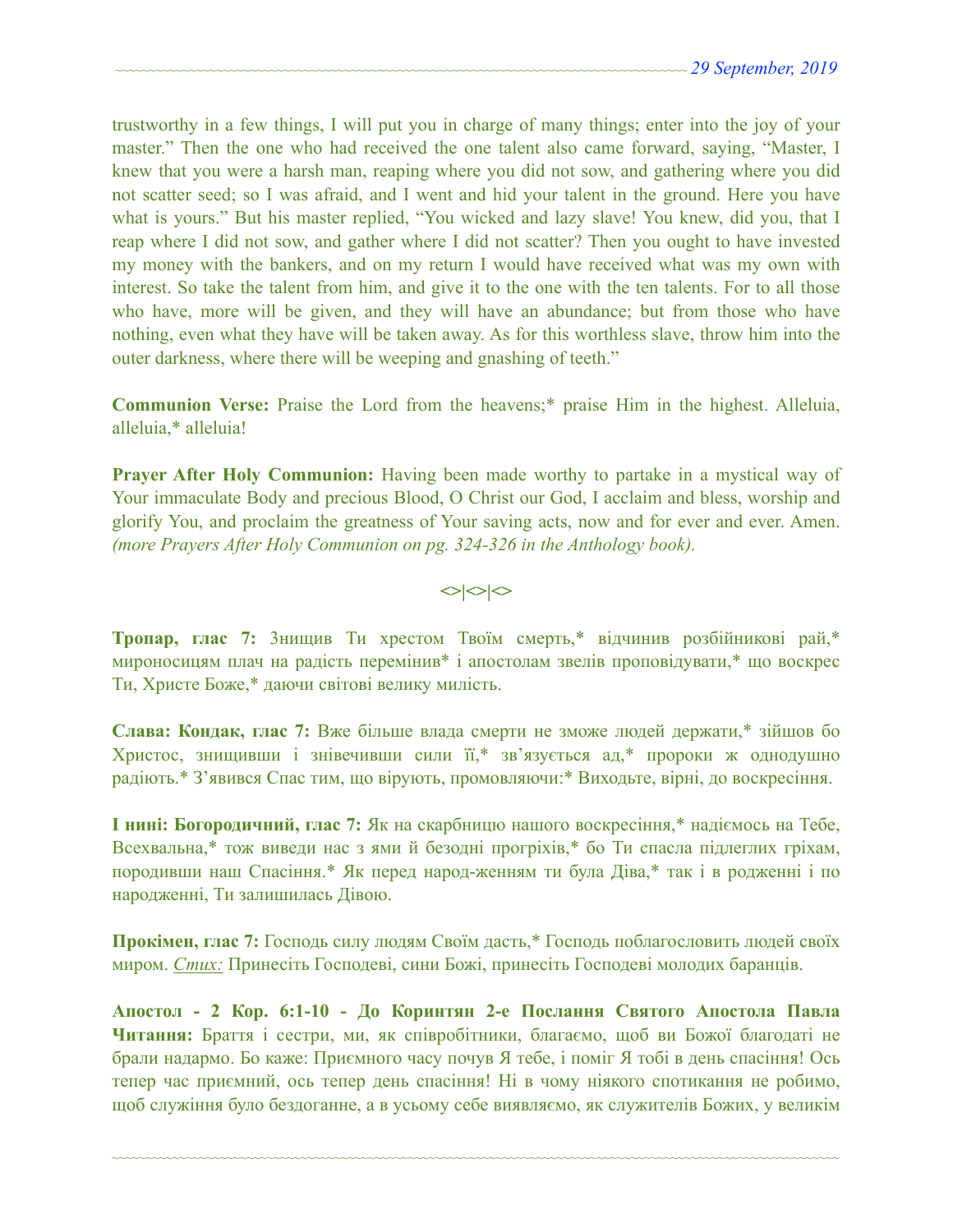терпінні, у скорботах, у бідах, у тіснотах, у вдарах, у в'язницях, у розрухах, у працях, у недосипаннях, у постах, у чистості, у розумі, у лагідності, у добрості, у Дусі Святім, у нелицемірній любові, у слові істини, у силі Божій, зо зброєю правди в правиці й лівиці, через славу й безчестя, через ганьбу й хвалу, як обманці, але ми правдиві; як незнані, та познані, як умираючі, та ось ми живі; як карані, та не забиті; як сумні, але завжди веселі; як убогі, але багатьох ми збагачуємо; як ті, що нічого не мають, але всім володіємо.

**Алилуя, глас 7:** *Стих:* Добре воно - прославляти Господа, і співати Твоєму імені, Всевишній. *Стих:* Звіщати вранці Твою милість, ночами - Твою вірність.

**Євангеліє - Матея 25:14-30 -** Так само ж один чоловік, як відходив, покликав своїх рабів і передав їм добро своє. І одному він дав п'ять талантів, а другому два, а тому один, кожному за спроможністю його. І відійшов. А той, що взяв п'ять талантів, негайно пішов і орудував ними, і набув він п'ять інших талантів. Так само ж і той, що взяв два і він ще два інших набув. А той, що одного взяв, пішов та й закопав його в землю, і сховав срібло пана свого. По довгому ж часі вернувся пан тих рабів, та й від них зажадав обрахунку. І прийшов той, що взяв п'ять талантів, приніс іще п'ять талантів і сказав: Пане мій, п'ять талантів мені передав ти, ось я здобув інші п'ять талантів. Сказав же йому його пан: Гаразд, рабе добрий і вірний! Ти в малому був вірний, над великим поставлю тебе, увійди до радощів пана свого! Підійшов же й той, що взяв два таланти, і сказав: Два таланти мені передав ти, ось іще два таланти здобув я. Kазав йому пан його: Гаразд, рабе добрий і вірний! Ти в малому був вірний, над великим поставлю тебе, увійди до радощів пана свого! Підійшов же і той, що одного таланта взяв, і сказав: Я знав тебе, пане, що тверда ти людина, ти жнеш, де не сіяв, і збираєш, де не розсипав. І я побоявся, пішов і таланта твого сховав у землю. Ото маєш своє... І відповів його пан і сказав йому: Рабе лукавий і лінивий! Ти знав, що я жну, де не сіяв, і збираю, де не розсипав? Тож тобі було треба віддати гроші мої грошомінам, і, вернувшись, я взяв би з прибутком своє. Візьміть же від нього таланта, і віддайте тому, що десять талантів він має. Бо кожному, хто має, дасться йому та й додасться, хто ж не має, забереться від нього й те, що він має. А раба непотрібного вкиньте до зовнішньої темряви, буде плач там і скрегіт зубів!

**Причасний:** Хваліте Господа з небес,\* хваліте Його на висотах. Алилуя, алилуя, алилуя!

**Молитва По Святім Причастю:** Таїнственно удостоївшись бути причасником Твого пречистого тіла і чесної крови, Христе Боже, оспівую і благословлю, поклоняюся, і славлю, і величаю спасіння Твої, Господи, нині і повсякчас, і на віки вічні. Амінь. *(більше Молитов По Святім Причастю на ст. 80-87 в маленькій книжечці "Божественна Літургія")*.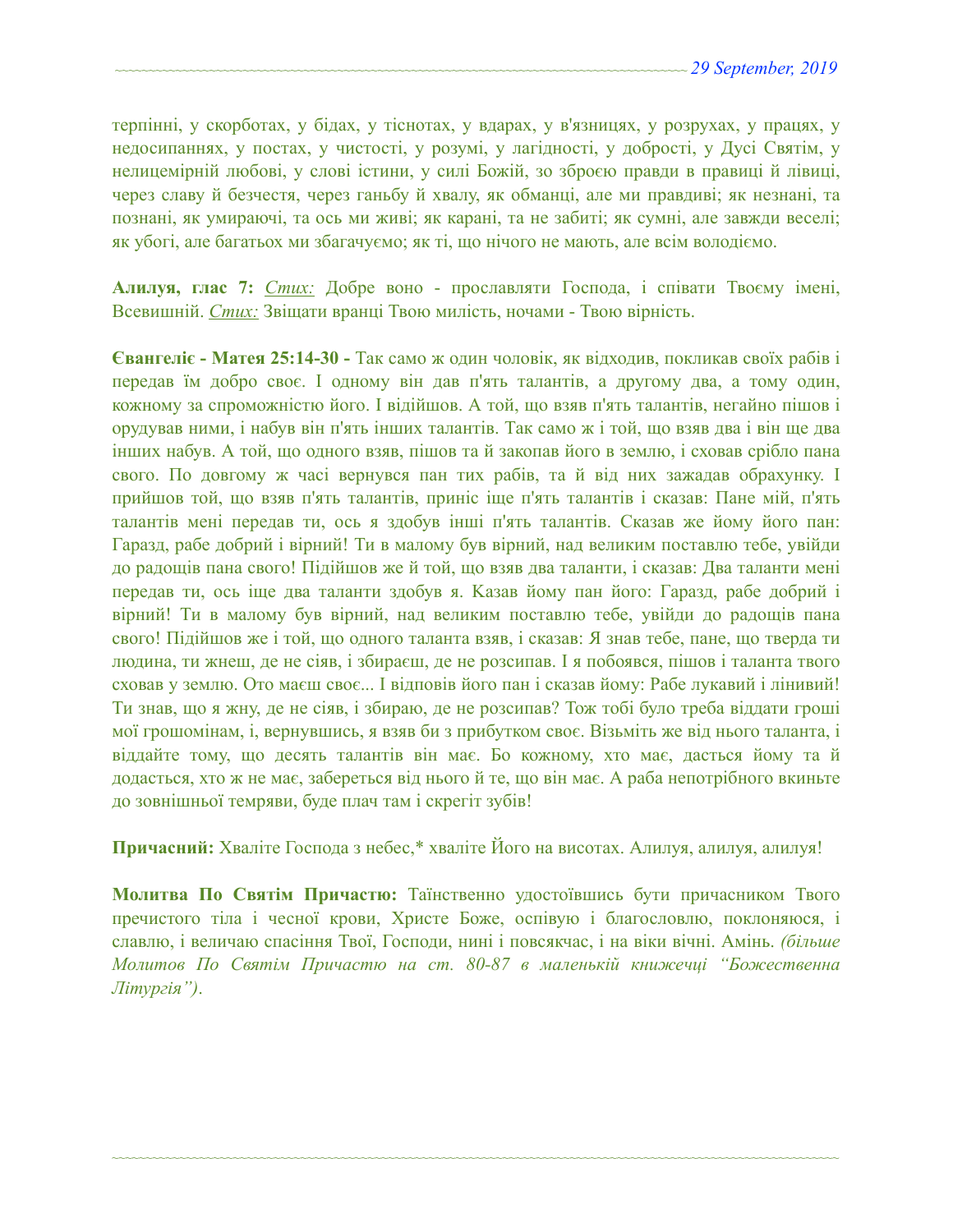## ANNOUNCEMENTS

✦**HAPPY BIRTHDAY** to JULIANA VYSHNEVSKA and all those who celebrated their birthdays this past week. May the Lord Our God continue to bless you abundantly and the Holy Mother of God protects you at all times. Многая Літа!

✦**PARISH COUNCIL MEETING:** Tuesday, October 1 at 6:30 PM.

✦**INVITATION:** Our Bishop, Most Rev. Ken (Nowakowski) celebrated his 30th anniversary of Ordination to the Priesthood on 19 August and we want to continue the celebrations! You are cordially invited to thank God for Bishop Ken's vocation and priestly life at the Vespers service on **Saturday, 5 October** at our Cathedral parish at **6:00 pm.** There is no charge for the reception meal following the Vespers, however there is limited seating available thus in order to make sure we are prepared to host you please RSVP no later than 28 September to: Fr. Mykhailo Ozorovych Tel: 604.704.5889, [mykhailo.oz@gmail.com](mailto:mykhailo.oz@gmail.com). In lieu of a gift, Bishop Ken has requested donations be made to Holy Eucharist Cathedral for further beautification of the church.

✦**PRAYER REQUEST:** Please keep in your prayers SYLVIA KELLY, EVE BRUCE-LOCKHART and other members of our parish, our family and friends who are ailing, in hospitals, nursing homes and those who are not able to join actively in their community.

✦**ST. NICHOLAS BOOK STORE:** The Divine Liturgy An Anthology of Worship - **\$25**; "Christ Our Pascha" Catechism of the Ukrainian Catholic Church/"Христос Наша Пасха" Катехизм Української Католицької Церкви - **\$25**; "Sing to Our God" hymn book - **\$15**; Молитовник "Прийдіте Поклонімся" - **\$10;** "The Rosary - The Prayer Rule of the Mother of God in the Ukrainian Catholic Church" - **\$10.** 

✦**PARISH CALENDAR OF BIRTHDAYS & ANNIVERSARIES:** If you would like to be included in our Parish Calendar of Birthday and Anniversary celebrations, please put date in our calendar located at the church vestibule. Each week, we will list the names in our parish bulletin so we can celebrate these happy occasions together!

✦**JOIN OUR CHOIR:** Do you enjoy singing? Please consider joining our St Nicholas Parish Choir and remember that we ALWAYS looking for new members! Contact Motria Koropecky for details at 250.658.3051.

✦**CATECHISM ANNOUNCEMENT:** "*And they were bringing to Him also the infants, in order that He may be touching them; but after the disciples saw it, they rebuked them. But Jesus called them to Himself and said, Let alone the little children to come to Me, and cease hindering them; for of such is the kingdom of God*." We are happy to welcome all children to our St. Nicholas The Wonderworker catechism program. Weekly classes are scheduled Sunday morning during Divine Liturgy. We want your children to learn more about their Catholic faith, sacred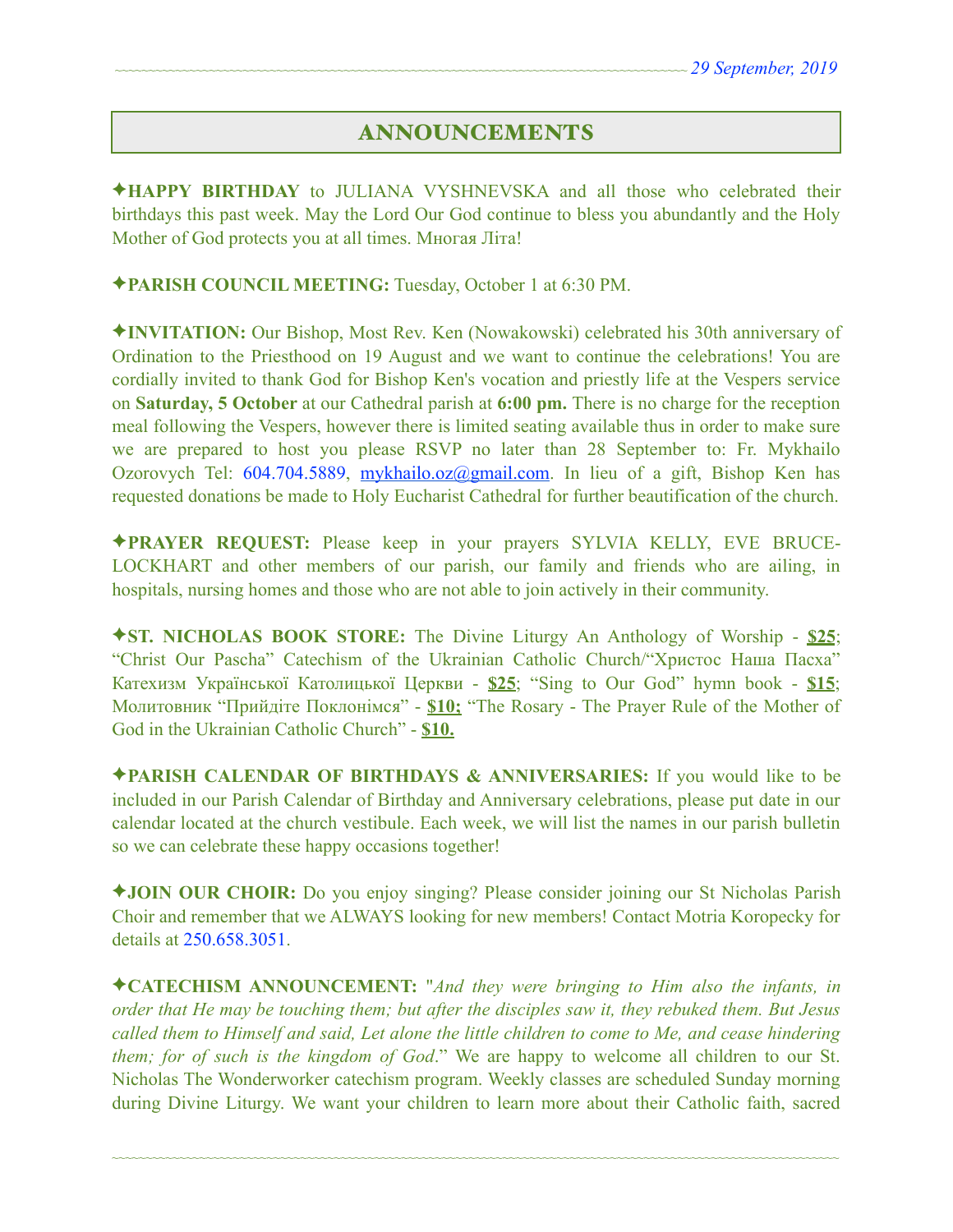scripture, feast days, and religious practices and customs of the Ukrainian Catholic church. If you have any questions, please do not hesitate to contact Marian Chalifoux at 250.507.1005.

✦**THRIFTY'S PRE-PAID FOOD CARDS -** We all have to buy groceries. Why not have 6% of it returned back to the church at no extra charge! Cards are available in \$100, \$200, and \$500 denominations. Talk to Alec after today's liturgy to pre- order your cards. We need to sell A LOT of them! We encourage you to consider purchasing them for yourselves as gifts too.

✦**BE A STEWARD:** Have you ever wondered what more can you do to help our parish? Here are some suggestions: **Steward** of property security; **Steward** of grounds cleaning; **Steward** of cleaning church; **Steward** of church linen; **Steward** of outreach; **Steward** of caring; **Steward** of prayer; **Steward** of service. Quite often, our homebound or senior members, once active in their younger years, want to find purpose in their senior years. It's not only about doing but about "BEING" present to others. Contact Fr. Yuriy **OR** Darlene DeMerchant for more information. You will be amazed how "BEING" can make a difference.

✦**PARISH LIBRARY:** please visit our parish library and browse through the books on spirituality, church history, iconography, history of the Ukrainians in Canada, children's books and more… The library is located in the church vestibule. Please use a library book sign out form when borrowing a book.

✦**SUNDAY COFFEE VOLUNTEERS** act as hosts and serve light refreshments following the Sunday morning Divine Liturgy, providing an opportunity for the faithful to socialize with friends and visitors following their shared worship experience. We thank all of our parishioners who kind volunteer to serve refreshments. Whether you are new to the Parish, or are a long-time members, please join us for coffee. Please speak with Robert if you would like to volunteer.

✦**WE SHARE THE AIR:** Please keep it healthy and fragrant free. Someone in this area is scent-sitive. The chemicals used in scented products can make some people sick, especially those with fragrance sensitivities, asthma, allergies and other respiratory ailments. PLEASE DO NOT \*wear perfume, cologne, lotion, aftershave and other fragrances; \*USE unscented personal care products. Be Sensitive to Others. Thank you for your understanding. *St. Nicholas parish.* 

✦**SEPTEMBER 22 DONATIONS** - Coffee: \$72.00; Vigil lights: \$21.00; Loose collection: \$215.00; Envelope collection: \$507.01; Pre-authorized donations Sept 16 to Sept 22: \$170.00 **TOTAL: \$985.01.** May God bless and reward you abundantly for your generosity!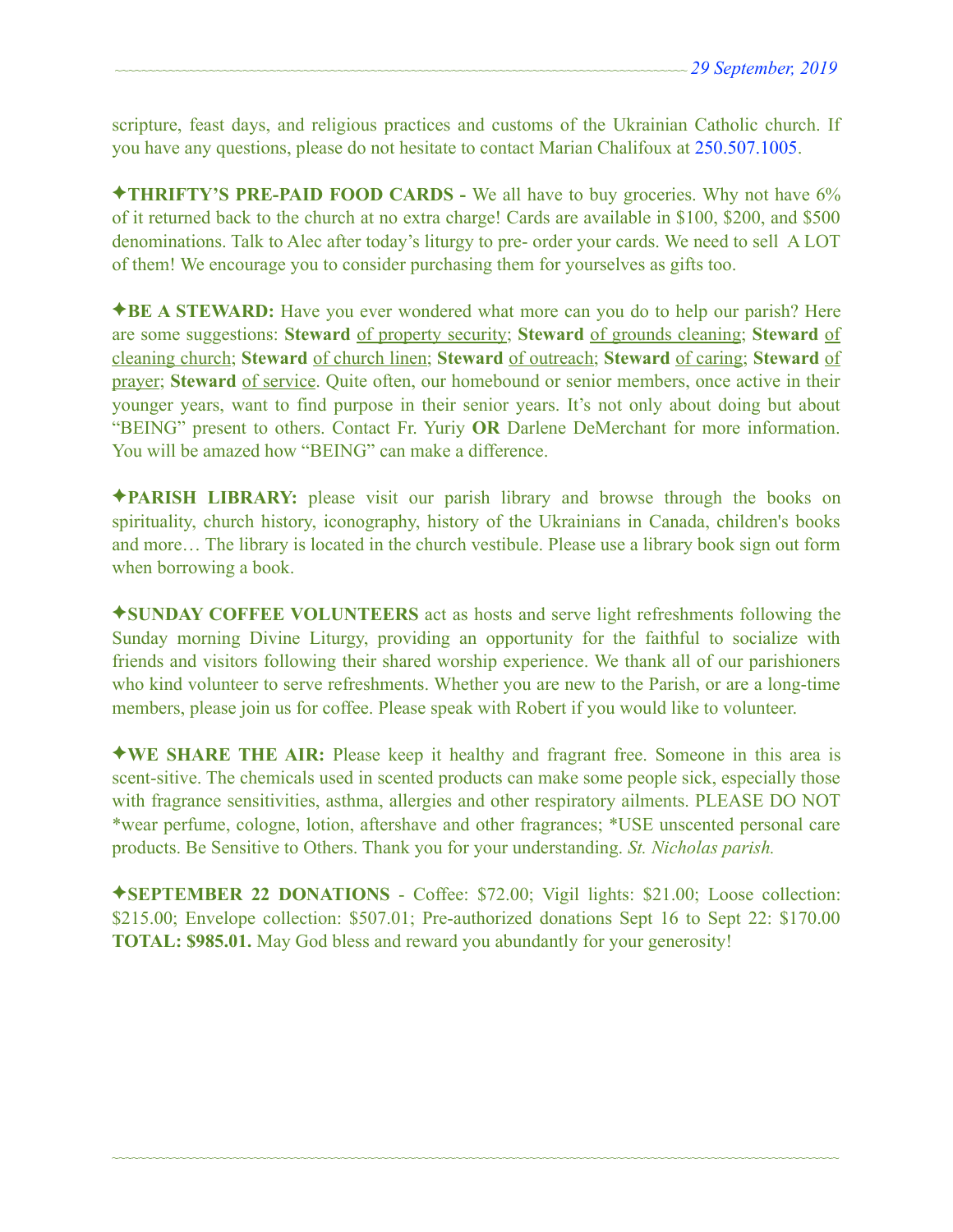## POPE FRANCIS SAYS SLANDER IS A 'DIABOLICAL CANCER'

Pope Francis said that slander is a 'diabolical cancer' that seriously damages the Church.

 "We know that slander always kills. This 'diabolical cancer,' which arises from the desire to destroy a person's reputation, also attacks the rest of the ecclesial body," Pope Francis said Sept. 25 in his general audience in St. Peter's Square.

 The pope warned that slander seriously damages the Church when "there is a coalition to smear someone" due to "petty interests or to cover up their own inadequacies."

 The Catholic Church teaches that the sins of slander, or calumny, involve remarks contrary to the truth that harm the reputation of others and give occasion for false judgments concerning them.

 "To avoid rash judgement, everyone should be careful to interpret insofar as possible his neighbor's thoughts, words, and deeds in a favourable way," paragraph 2478 of the Catechism of the Catholic Church states.

 "Honor is the social witness given to human dignity, and everyone enjoys a natural right to the honor of his name and reputation and to respect. Thus, detraction and calumny offend against the virtues of justice and charity," the catechism states.

 Pope Francis pointed to the Sanhedrin's false witnesses and accusations made against Jesus before his crucifixion, and the slanders against Christian martyrs throughout history.

 He focused on the Acts of the Apostles account of St. Stephen's strong words in response to his slanderers' before his martyrdom.

 "Stephen bravely denounces the hypocrisy with which the prophets and Christ himself have been treated," Francis said. "He speaks clearly, he tells the truth."

 "This causes the violent reaction of the listeners, and Stephen is sentenced to death, sentenced to stoning," he added.

 Pope Francis noted that Stephen did not "look for loopholes" or "appeal to personalities who could save him" after his death sentence, but instead "put his life back into the Lord's hands<sup>"</sup>

~~~~~~~~~~~~~~~~~~~~~~~~~~~~~~~~~~~~~~~~~~~~~~~~~~~~~~~~~~~~~~~~~~~~~~~~~~~~~~~~~~~~~~~~~~~~~~~~~~~~~~~~~~~~

"Stephen's prayer is beautiful at that moment: 'Lord Jesus, receive my spirit,'" he said.